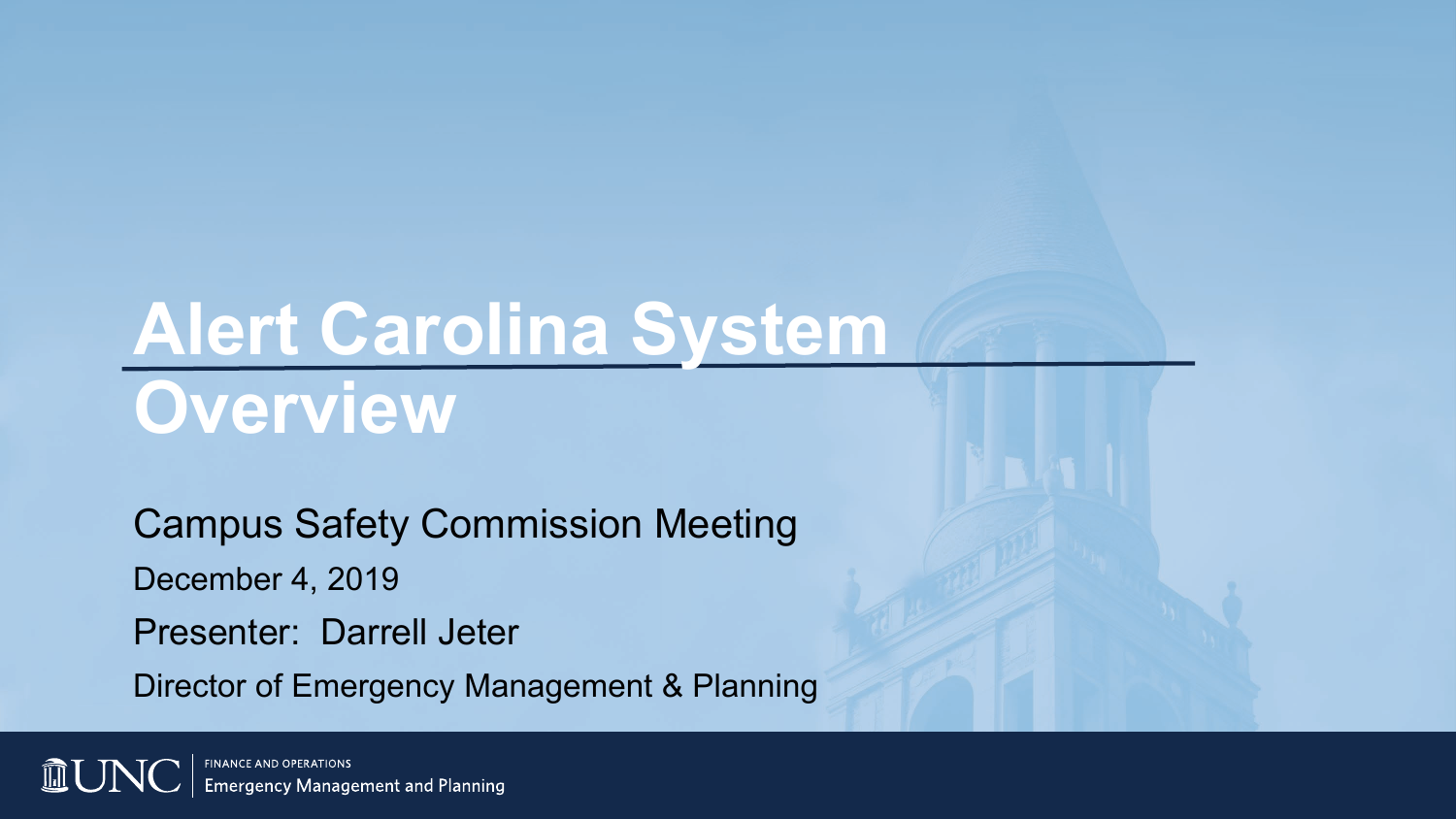

#### UNC's emergency notification system used….

*"To immediately notify the campus community upon the confirmation of a significant emergency or dangerous situation involving an immediate threat to the health or safety of students or staff occurring on the campus ... unless issuing a notification will compromise efforts to contain the emergency,"* 

in accordance with the 2008 Higher Education Opportunity Act – Clery Act.

aency Management and Planning<sup>.</sup>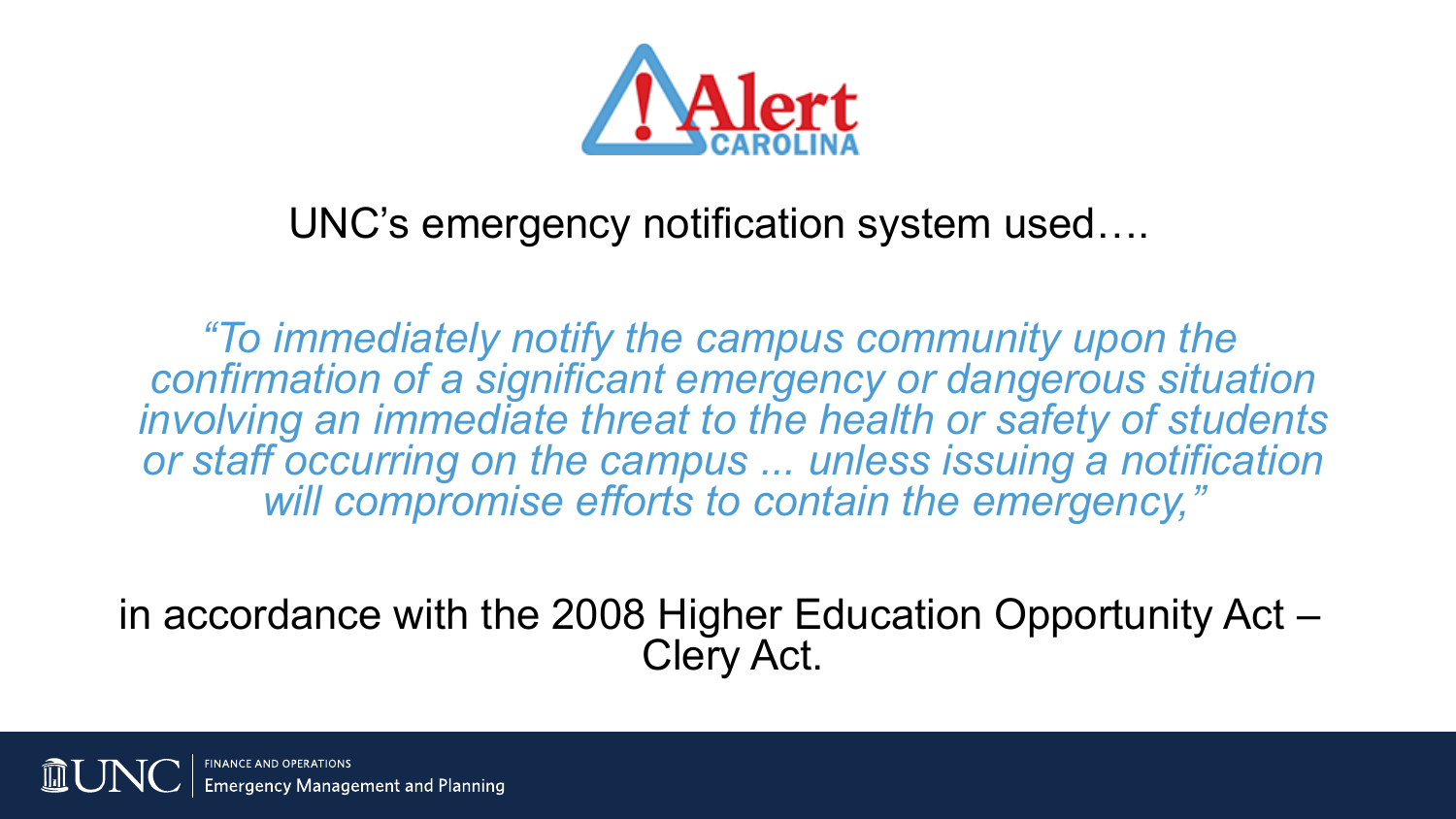# **Four Alert Types**

#### **1. Emergency Warning –**

significant emergency or dangerous situation alerts involving an immediate threat. Examples include:

- armed and dangerous person
- major chemical spill or hazardous materials incident
- tornado warning

#### \*Sirens activated\*

**2. Crime Alerts** – serious or continuing threat alerts resulting from a Clery Act crime occurring on UNC's Clery geography such as:

- Criminal homicide
- Sex offenses
- Dating/Domestic violence
- Robbery
- Aggravated assault
- Burglary
- Motor vehicle theft
- Arson
- Hate crimes

ergency Management and Planning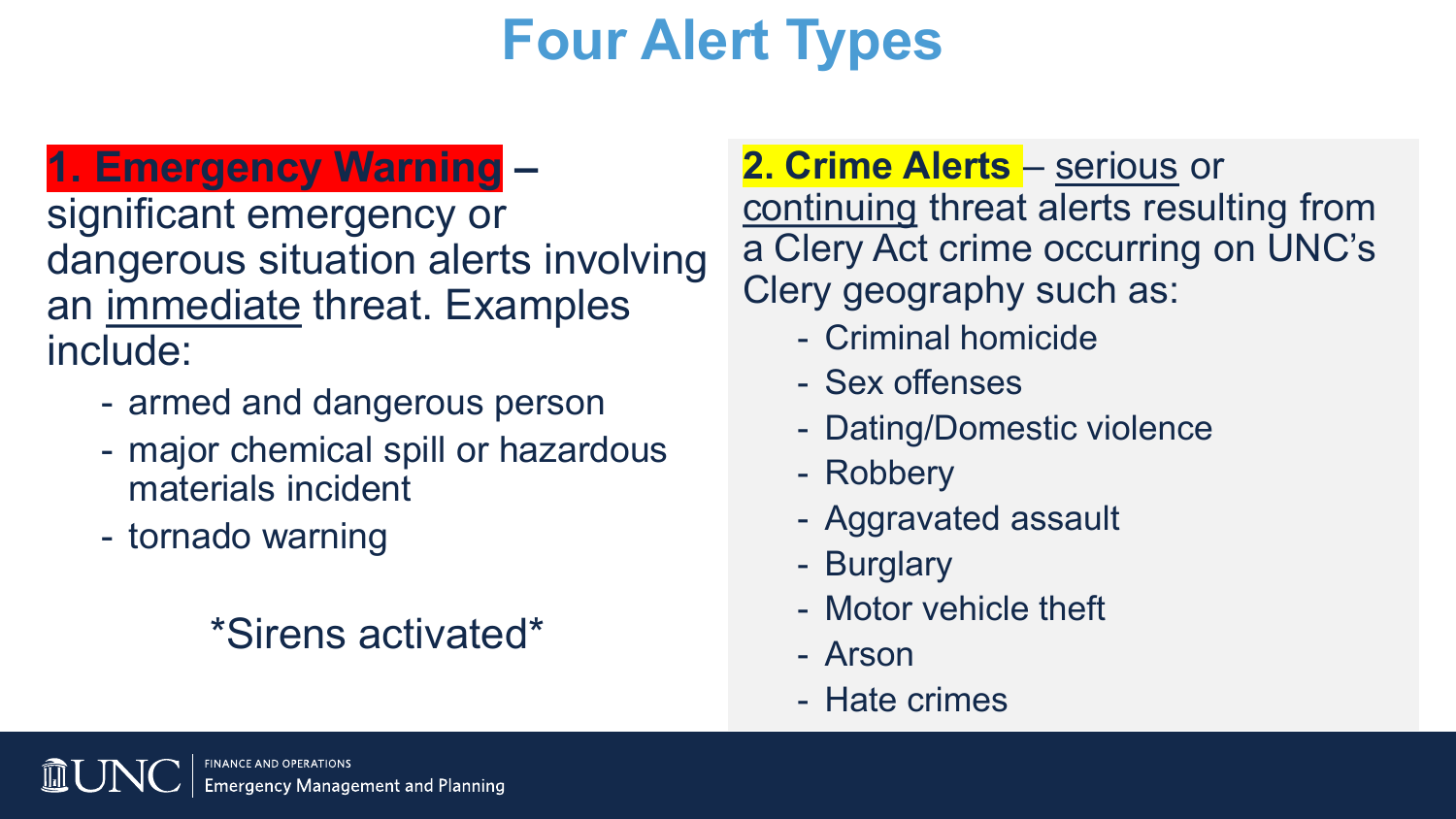## **Four Alert Types** *(cont'd)*

**3. Informational** – alerts regarding situations of significant interest to campus, but don't meet the criteria of an emergency warning or crime alert.

**4. Adverse Weather** - weather alerts such as approaching snowstorms or hurricanes that may impact campus conditions; also issued for tornado watches or severe thunderstorm warnings from NWS.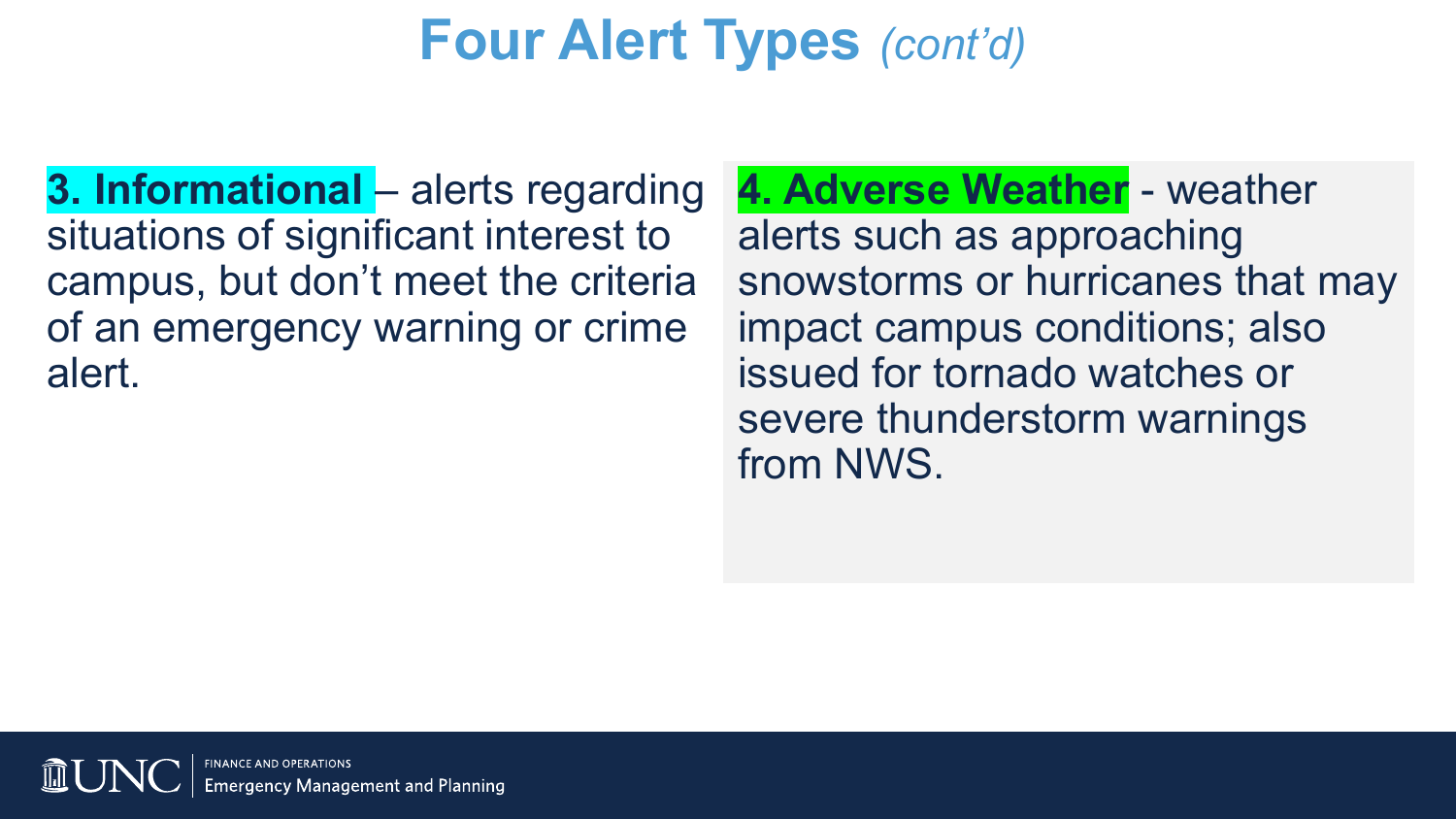# **System Components**

#### Primary to AC System

- Outdoor Sirens
- Email
- Text
- Alert Carolina Website
- Social Media Alert Carolina Twitter\*
	- UNC Twitter
	- UNC Police Twitter
- UNC Website Banner
- Desktop Alert

#### External Outlets

- News Release
- Digital Signage
- Cable TV EAS
- Mobile Apps (LiveSafe)

*\*Parents encouraged to follow us on AC Twitter to receive push notifications.*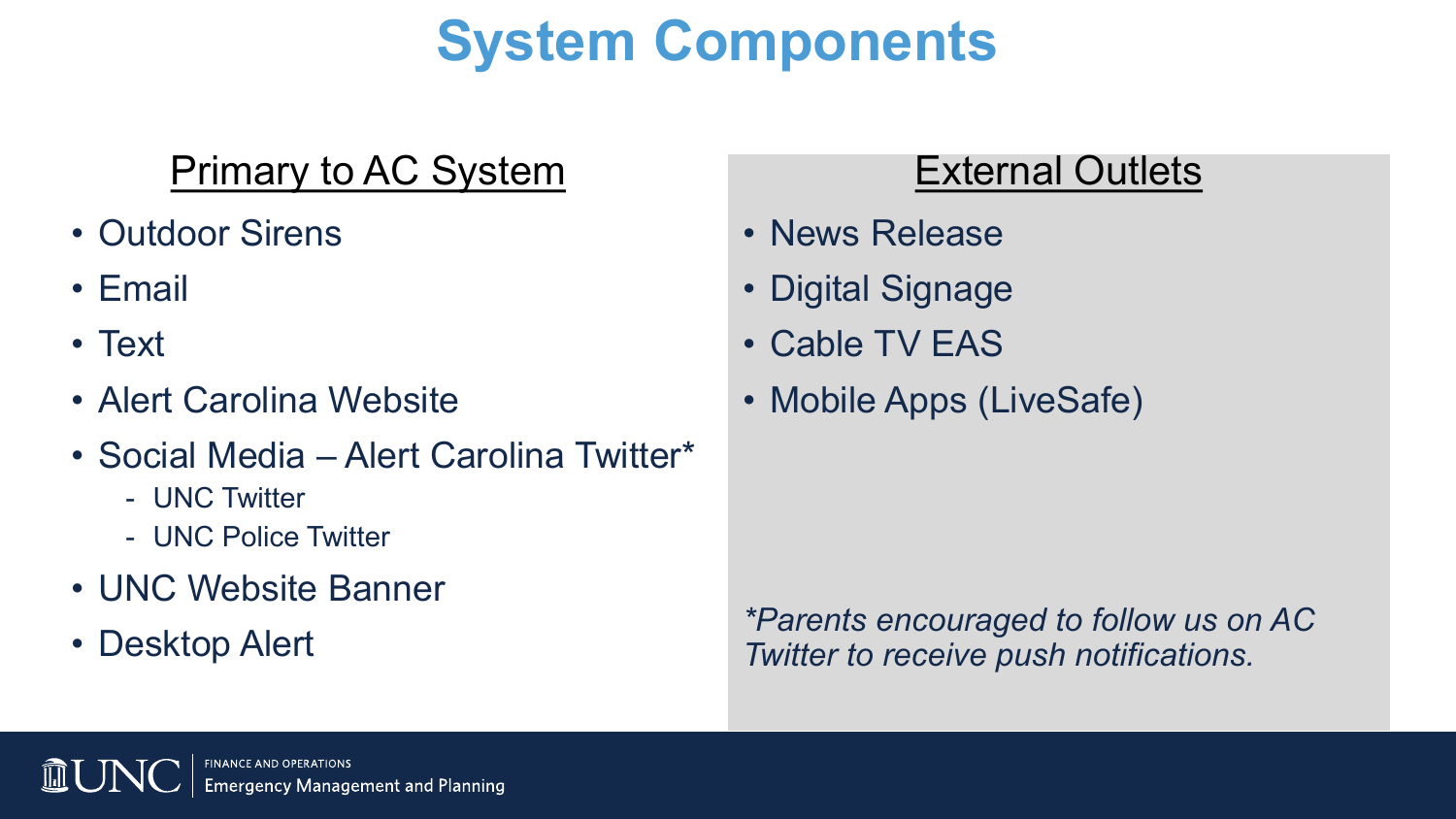# **System Messaging Summary**

|                                  | <b>Alert Carolina System</b> |                    |              |                  |                     |                                  |                                | <b>External Outlets</b> |                                  |                           |                              |
|----------------------------------|------------------------------|--------------------|--------------|------------------|---------------------|----------------------------------|--------------------------------|-------------------------|----------------------------------|---------------------------|------------------------------|
| <b>Type</b>                      | <b>Sirens</b>                | Email   Text   Web |              |                  | <b>Social Media</b> | <b>Official</b><br><b>Banner</b> | <b>Desktop</b><br><b>Alert</b> | <b>News</b><br>Release  | <b>Digital</b><br><b>Signage</b> | <b>CATV</b><br><b>EAS</b> | <b>Mobile</b><br><b>Apps</b> |
| Emergency Notification $\sqrt{}$ |                              | $\checkmark$       | $\checkmark$ | $\mathcal{C}$    | Ø                   | $\checkmark$                     | $\checkmark$                   | $\checkmark$            | $\checkmark$                     | $\checkmark$              | $\checkmark$                 |
| Crime Alert                      |                              | $\checkmark$       | $\checkmark$ | $\mathcal{C}$    | $\bullet$           | $\checkmark$                     |                                |                         |                                  |                           | $\checkmark$                 |
| Informational                    |                              | $\checkmark$       |              | $\overline{c^2}$ | Ø                   |                                  |                                |                         |                                  |                           | $\checkmark$                 |
| Adverse Weather                  |                              | $\checkmark$       | $\checkmark$ | $\mathcal{C}$    | σ                   | $\checkmark$                     |                                |                         |                                  |                           | $\checkmark$                 |

NOTE: Campus Safety Officials may utilize alternative modes of notification at their discretion.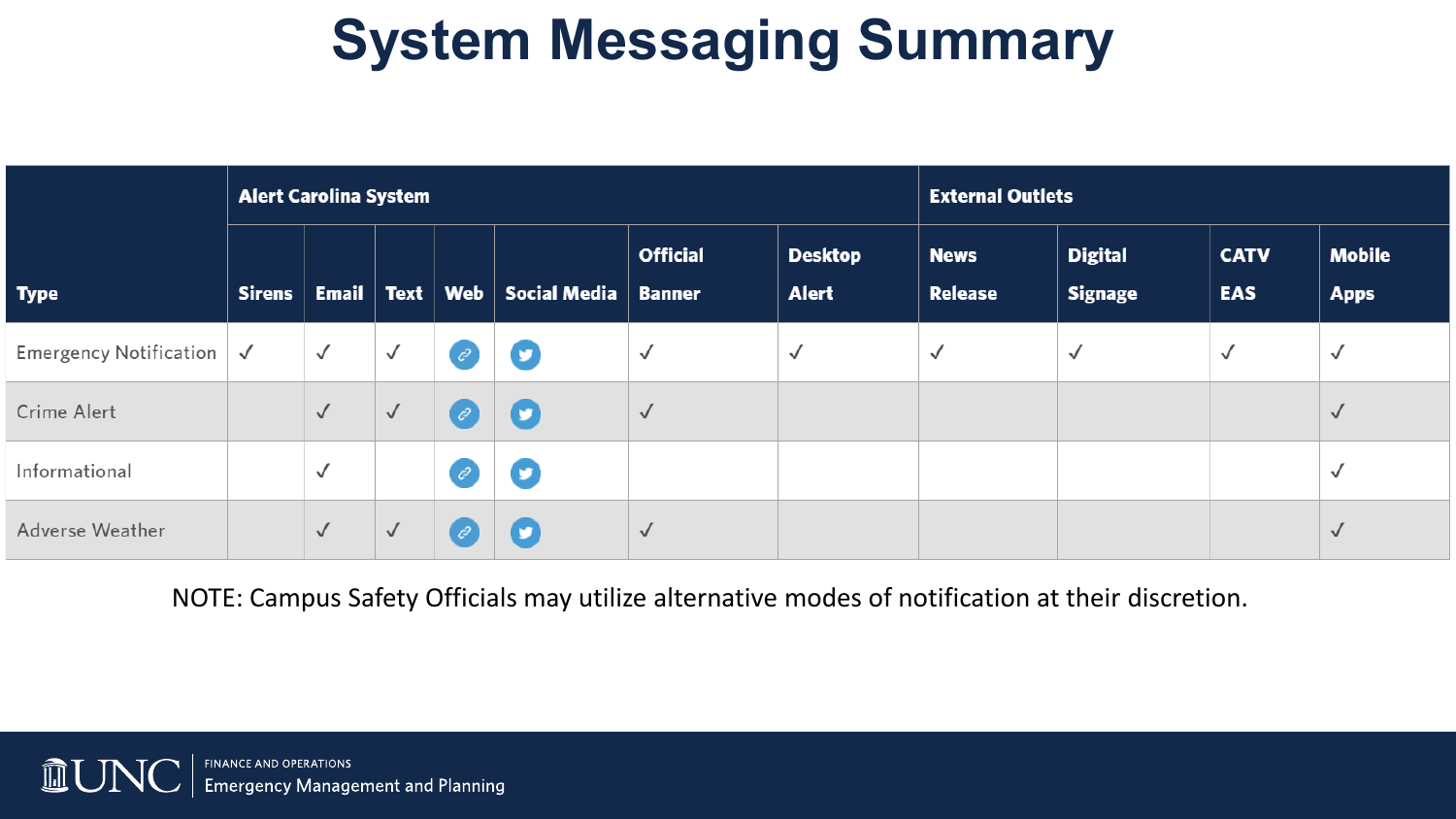### **System Roles & Responsibilities**

| <b>Role</b>                    | <b>Assigned Unit(s)</b>                                  | <b>Responsibilities</b>                                                                                                                                                                                                                                                                                   |  |  |  |  |  |
|--------------------------------|----------------------------------------------------------|-----------------------------------------------------------------------------------------------------------------------------------------------------------------------------------------------------------------------------------------------------------------------------------------------------------|--|--|--|--|--|
| <b>System Oversight</b>        | <b>Emergency Mgt &amp; Planning</b>                      | Oversee & operationalize the University's emergency notification<br>system.<br>Convene Advisory Team for review of protocols and/or activations,<br>when necessary.<br>Coordinate annual review/update of system protocols.<br>Coordinate development of system training & scheduling of system<br>tests. |  |  |  |  |  |
| <b>Technical Administrator</b> | <b>ITS</b>                                               | Serve as technical expert of system components.<br>$\bullet$<br>Review & propose system technology upgrades.<br>Ensure functionality of system components.                                                                                                                                                |  |  |  |  |  |
| <b>Activation Authority</b>    | <b>Designated Campus Safety</b><br><b>Officials</b>      | Authorize activation of the system when an alert criterion has been<br>$\bullet$<br>confirmed.                                                                                                                                                                                                            |  |  |  |  |  |
| <b>System Operators</b>        | <b>Campus Police Dispatchers</b><br>& ITS Control Center | Activate system in accordance with protocols.<br>$\bullet$<br>Participate in system training &/or exercises.<br>$\bullet$<br>Maintain familiarity with system operations.                                                                                                                                 |  |  |  |  |  |
| <b>Content Developers</b>      | Media Relations (PIOs)                                   | Develop message content for alerts.                                                                                                                                                                                                                                                                       |  |  |  |  |  |
| <b>System Policy Group</b>     | <b>AC Advisory Team</b>                                  | Provide general consultation, review, and recommendations on<br>$\bullet$<br>system protocols and operational effectiveness.                                                                                                                                                                              |  |  |  |  |  |

**AUN FINANCE AND OPERATIONS Emergency Management and Planning**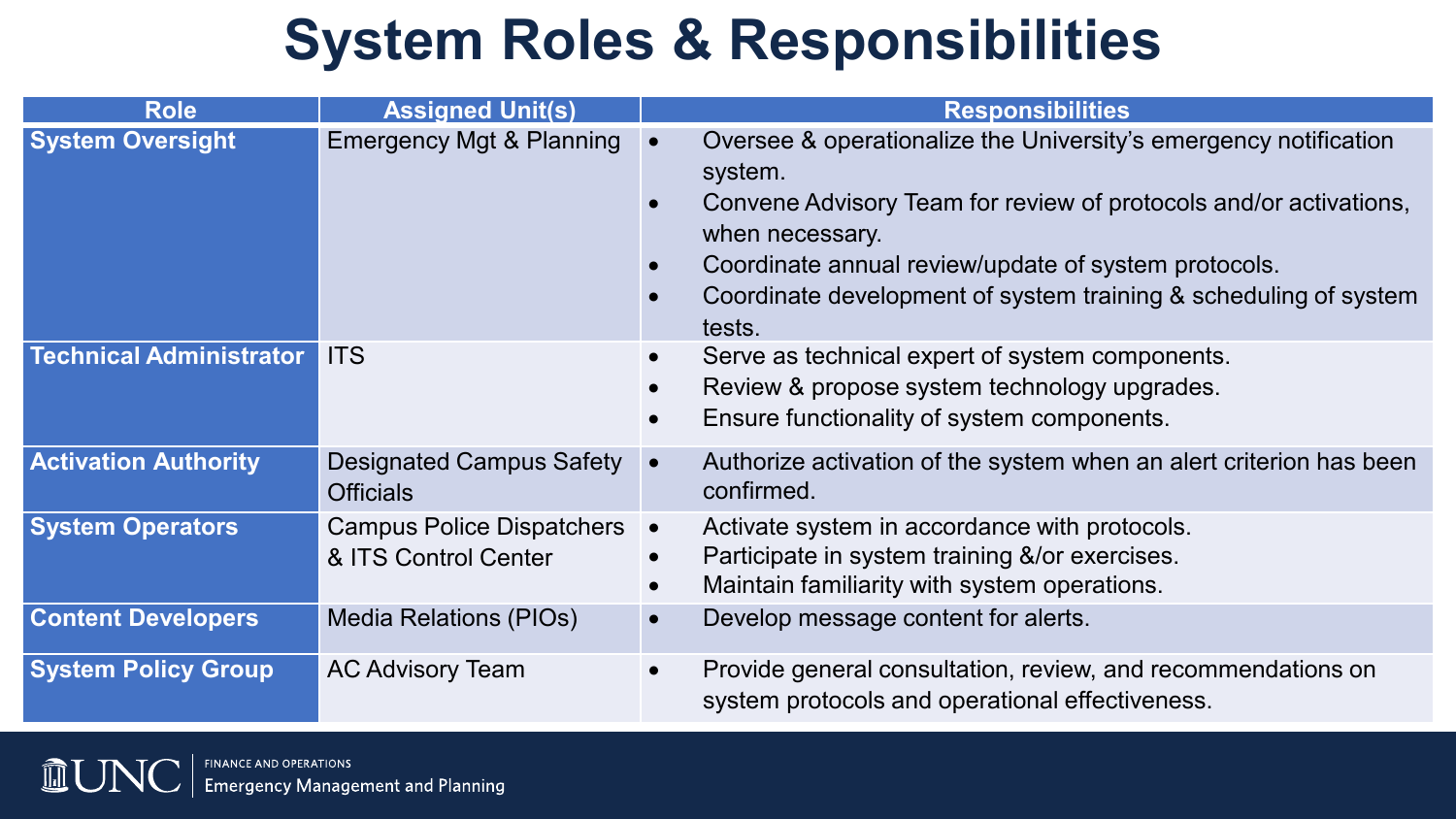#### **Alert Carolina Emergency Notification Activation Process**



**FINANCE AND OPERATIONS**  $\blacksquare$ **Emergency Management and Planning**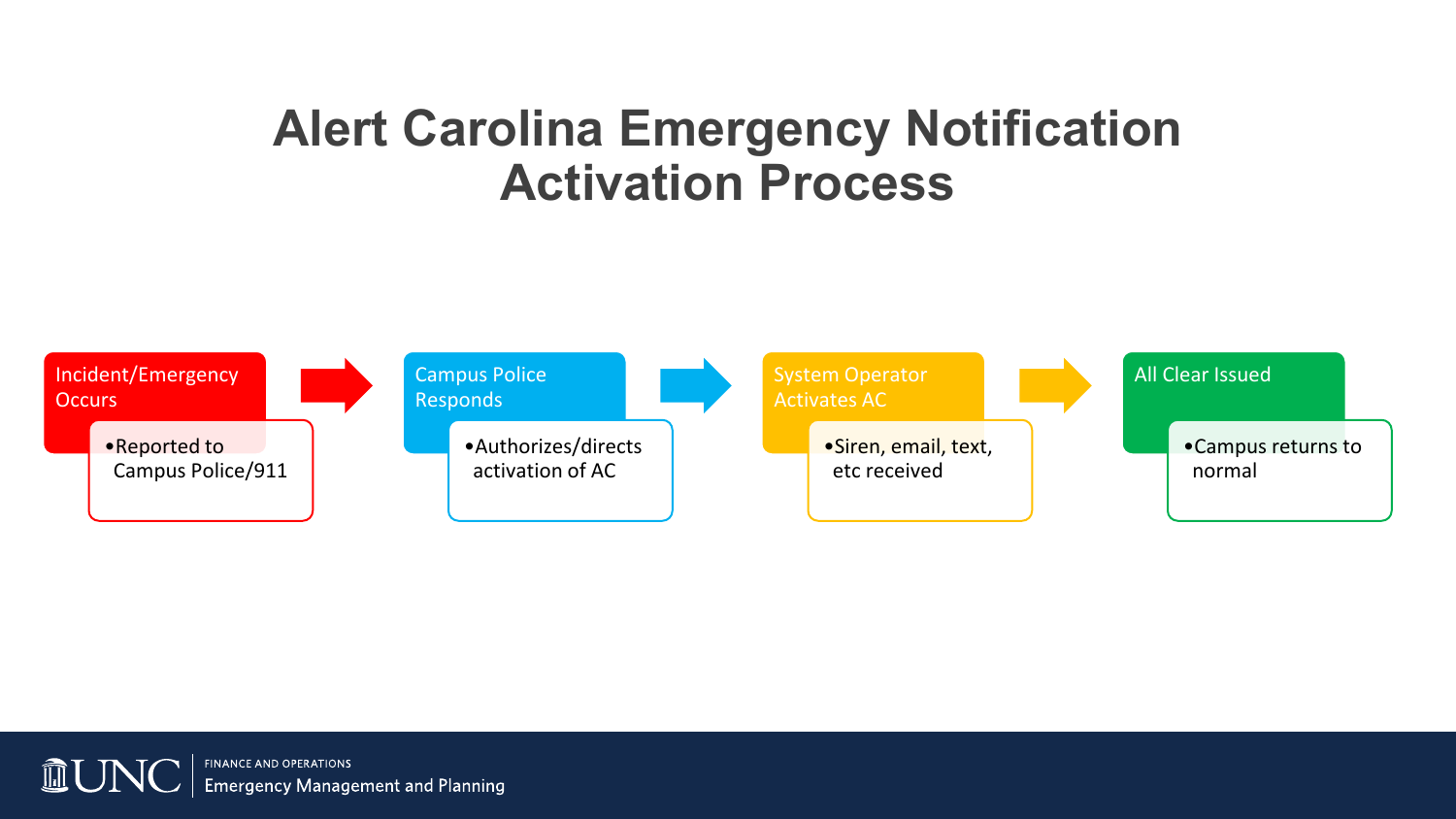### **Closing Points**

- Campus Safety is a collective effort.
- Ensure you're registered to receive Alert Carolina text alerts and encourage others to do the same.
- Help promote Alert Carolina System awareness and individual preparedness among the campus community.
- Share feedback on how we can improve the effectiveness of the Alert Carolina System.

**Management and Planning**